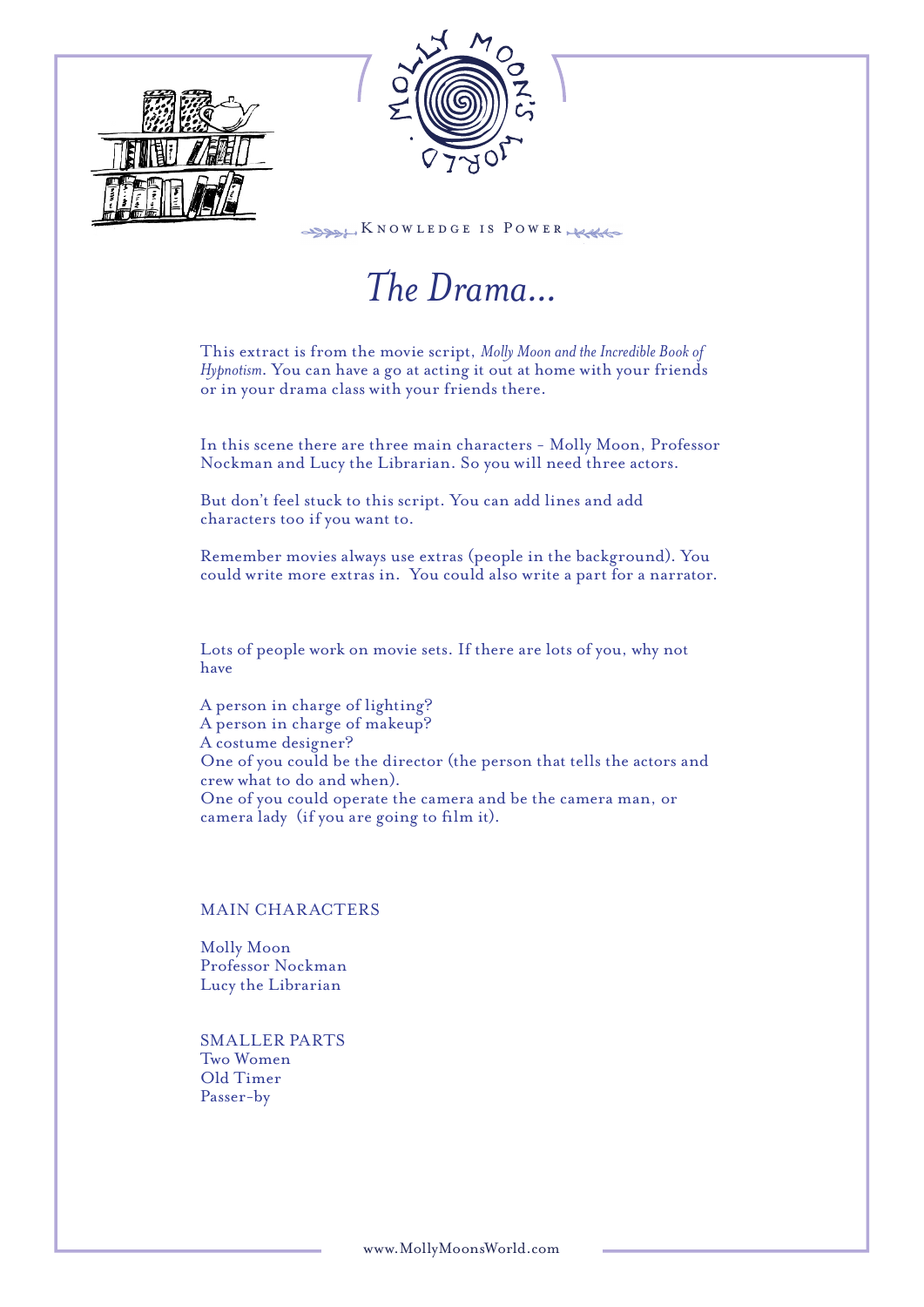

Before I show you the script, here is a part from the book that gives you a very clear idea of where Molly is. In a screenplay you get less information that in a book.

Molly was very fond of the old, disorganized library. It was peaceful, and its thick photographic books gave Molly faraway places to dream about.

She climbed the granite steps and passed the stone lions at the top, going into the foyer. The sweet smell of the wooden floor polish made Molly instantly feel ten times calmer. She wiped her feet and padded over to the library notice board where there were messages from the outside world.

This week there was someone trying to sell a water-bed and someone else trying to find homes for kittens.

## *The Movie Script...*

**INT. BRIERSVILLE LIBRARY - DAY** Oak panelled. Peaceful. Warm.

Molly slips past the LIBRARIAN, 35, kind soul. She reads at an antique desk. Notices Molly - smiles.

Molly makes her way to the back through ancient shelves.

She curls up between two old wooden bookcases. She puts her hoodie to dry on the pipe and takes an adventure book off a shelf. Opens it and starts to read.

Falls asleep to the pipe's gentle THUMPS and HISSES.

#### **EXT. BRIERSVILLE LIBRARY - DAY**

A mud-spattered car pulls up in front of the library. The door opens - feet hit the pavement.

Pan up to a MAN, intense, angry eyes, tweed hat, specs, briefcase, checking out the library against an address scribbled on a piece of paper - clearly on a mission. This is NOCKMAN. He adjusts his specs and hat, walks in purposefully....almost knocking into a PASSER-BY on the pavement. He glares at her threateningly clearly Nockman is not someone to be trifled with.

#### **INT. BRIERSVILLE LIBRARY - DAY**

Molly still dozing beside the radiator - An angry MALE VOICE rips Molly from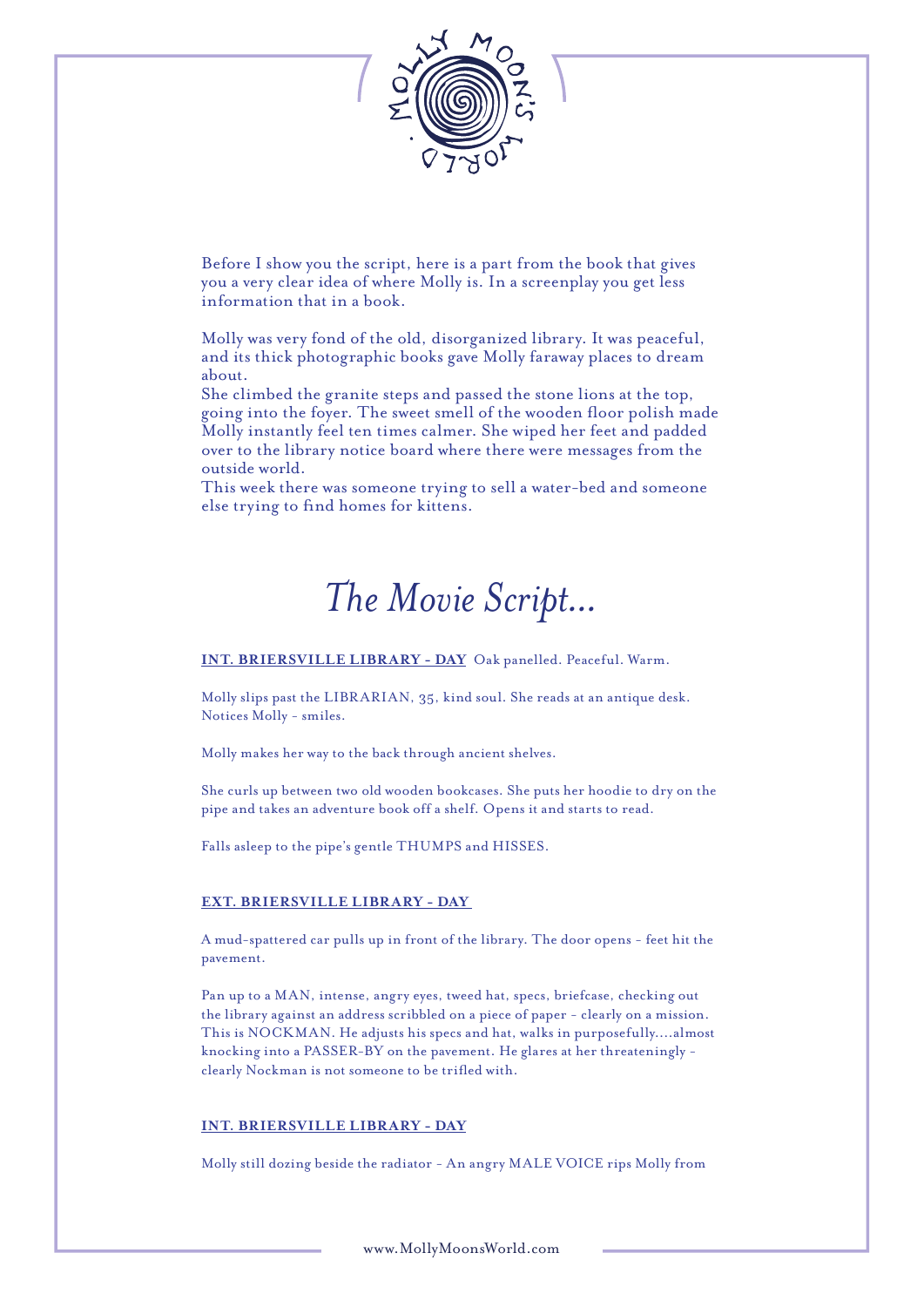

her slumber.

NOCKMAN (O.S.) Now listen. I reserved that book. I've come all the way from London for it.

Molly sits up sleepily.

#### **AT THE LIBRARIAN'S DESK**:

NOCKMAN stands impatiently. Anger simmering. The Librarian is leafing through a Roladex.

## NOCKMAN

I've spent a very long time searching. The only surviving copy in the world was in this library.

LIBRARIAN (O.S.) Professor, please.

Molly peeks around the bookshelf - spies Nockman.

NOCKMAN 'Hypnotism' by Dr. H. Logan. 1908.

#### LIBRARIAN

I know it very well, Professor. But as I said to you, we've been unable to locate it.

Nockman angrily spins round.

Molly ducks behind the bookshelf - bumps a dusty old volume, wedged underneath the radiator. She can see the title on its spine: 'HYPNOTISM: AN ANCIENT ART EXPLAINED BY DR. H. LOGAN.'

The very book the angry man is talking about! She opens it, the argument at the Librarian's desk still going on.

#### INSERT - ANCIENT BOOK

An etching of its author Dr. Logan stares out. Molly searches the faded golden pages. Reads in a whisper.

> **MOLLY** You are about to depart on an incredible journey.

NOCKMAN (O.S) It must be here somewhere.. Somewhere in the

www.MollyMoonsWorld.com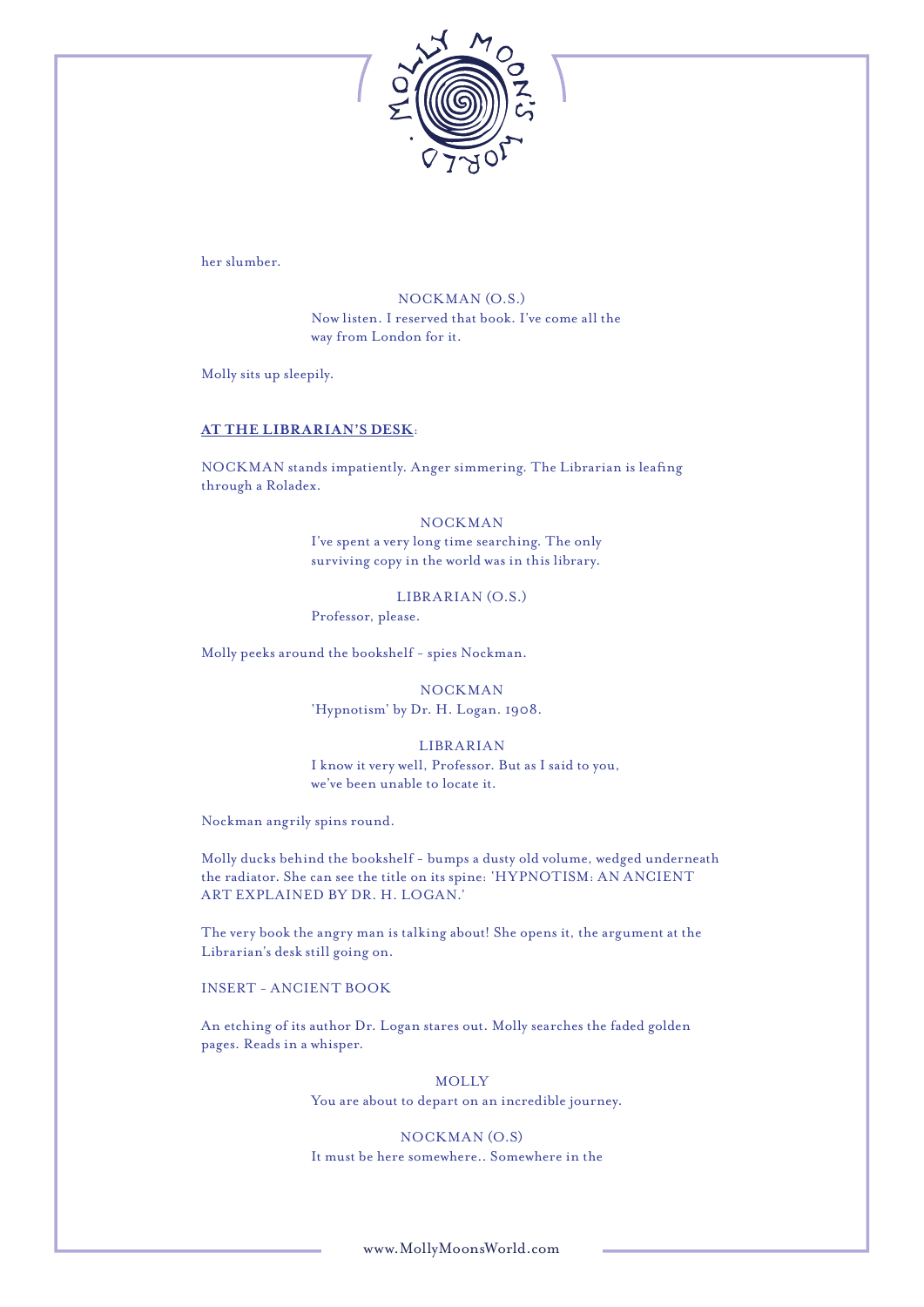

H's.. Let's see Ah, Hairdressing, Hamsters, Hippies… Hypnotism for Dummies.. Hypnotism .. Hm…

## ON NOCKMAN

NOCKMAN (growling) It must be here somewhere. (to the librarian) I suggest you find my book. Or Briersville will be looking for a new librarian.

He strikes a bell on the desk. Flaring.

## NOCKMAN

## JUST FIND IT!!

Molly snaps to. Looks up at the clock - 4.45. She's late for her rehearsal with Rocky. She hastily puts on her hoodie and pokes her head up over the library shelf to see where the man is.

She drops the book. It thuds to the floor..

Nockman sees it. Sees a hand pulling it away from sight. He rushes round the back of the library shelf but Molly has vanished. Nockman hears the library front door open and close….

#### **EXT. BRIERSVILLE LIBRARY - DAY**

Molly makes her getaway, book tucked under her hoodie.

Nockman exits. Spots Molly in the distance. The word 'MOON' just visible on her jacket. He takes a step - SMASH.

Nockman is hit by an OLD TIMER on a mobility buggy. Papers from his briefcase spill. He hurriedly collects them.

## OLD TIMER

Watch out, young fella.

CLOSE UP ON: bank photos, floor plans. A BOOKLET: Shorings. Protecting the world's finest jewels since 1883.

Nockman scrabbles for the papers. Recovers his hat and yanks of his phony "professor" glasses. Molly is disappearing round a corner.